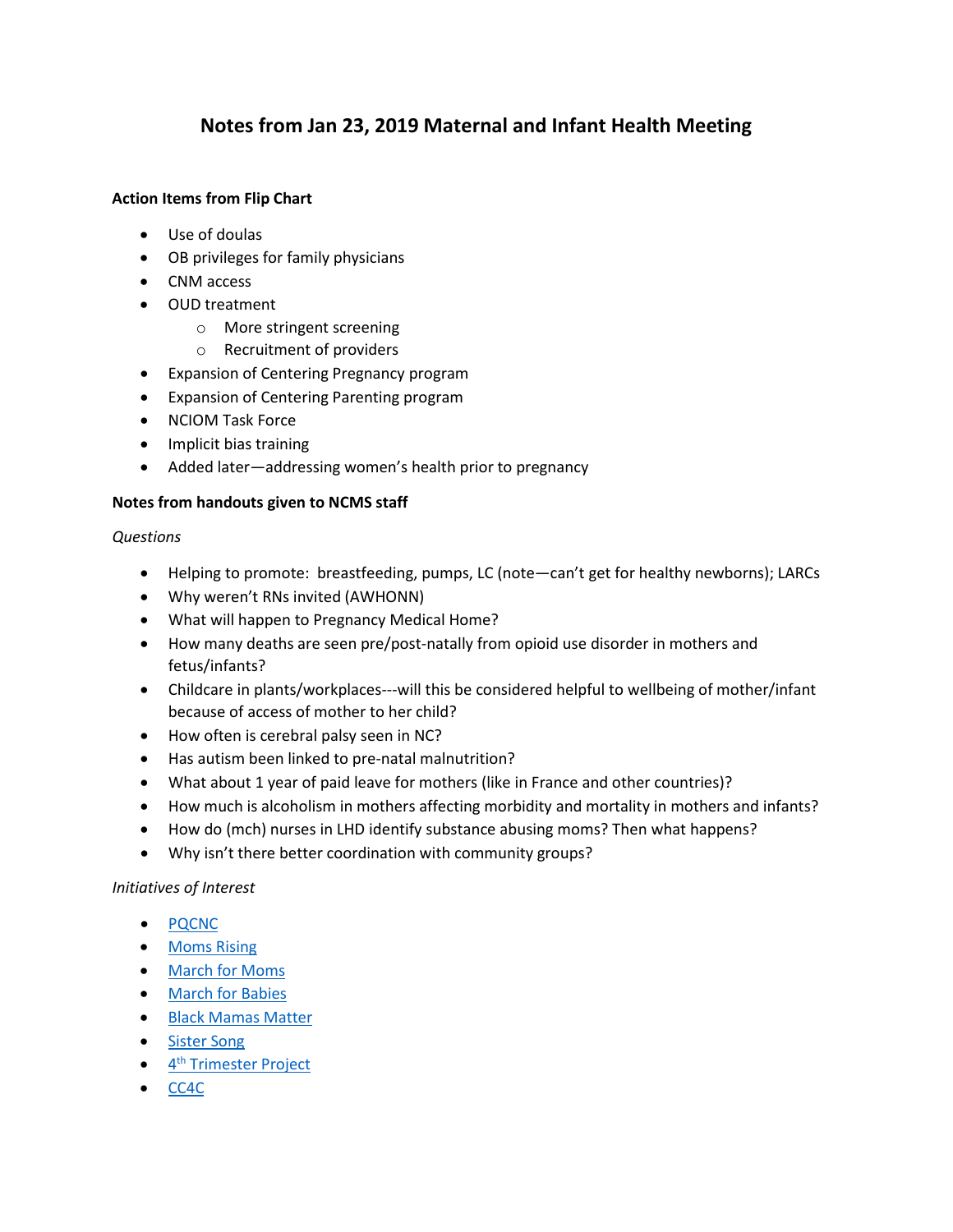- [4Moms2Be](http://4moms2be.com/)
- [Comprehensive Addiction and Recovery Act of 2016 \(CARA\)](https://www.ncdhhs.gov/divisions/mental-health-developmental-disabilities-and-substance-abuse/infant-plan-safe-care) scroll down to Background
- Trauma informed care/interpersonal violence/home visiting support
- Linkage of prenatal care for substance users
- Waivered to treat opioid addiction
- DMH/DD/SAS: [UNC ECHO—](https://echo.unc.edu/)providing education and support to physicians, Pas and NPs to address opioid use disorder (DATA 2000 Certified clinicians).
- [Project OBOT NC](https://projectobot.com/)
- Catawba Valley Medical Center runs an innovative high-risk maternity services clinic on behalf of Catawba County. This initiative is staffed by CNMs and registered nurses, utilizing "centering" and Nest techniques/programs. We would invite other providers to visit and learn more about our successful program. Contact Allister Morris, RN, MSN for additional info at [amorris@catawbavalleymc.org.](mailto:amorris@catawbavalleymc.org)
- Centering [Pregnancy/](https://www.centeringhealthcare.org/what-we-do/centering-pregnancy)Group Prenatal Care
- [Group Well Child Care](http://pediatrics.aappublications.org/content/141/1_MeetingAbstract/41)
- Currently as a CNM I am working at a health dept that has integrated both Centering Pregnancy and a doula program. These things do not have to be separate, they can be done in conjunction with each other.
- [NC Perinatal Association](http://www.ncperinatalassociation.org/) coordinates the Statewide Lamaze childbirth education training for NC local health departments to ensure women are educated on evidence-based birth practices. Doulas typically get trained in childbirth education, and childbirth educators typically end up practicing as doulas. NC DPH Women's Health Branch is currently piloting two doula pilot program at 2 local health depts. Data will be available at end of FY 19.
- NC OB/GYN Society supports systems of risk appropriate care. We have promoted collaborative practice model with CNMs—such collaborative agreements can ensure that midwives have a safe and rehearsed pathway for escalation of care when necessary.
- ASM course at NC B/GYN Society meeting on April 17, 2019—had ~20 people last year in Asheville;
- NC OB/GYN Society supports expanding CNM licensure to "collaborative practice"-CNM to higher level of care to allow seamless escalations of care.
- Birth Center licensure being addressed.
- One year paid maternity leave (post-partum)
- Infant care in worksites
- Increasing reimbursements to physicians rather than funding doulas and midwives so that MDs can be incentivized to spend more time per patient and be in charge of the patient from conception through L & D and beyond.
- NCPHA mentioned Zika—how about CMV?
	- o Targeted universal screen for whole state
		- **Failed hearing screen**
		- **Microcephaly**
		- $+$  CMV mothers
	- o Follow up failed hearing screen
		- **E** Standardized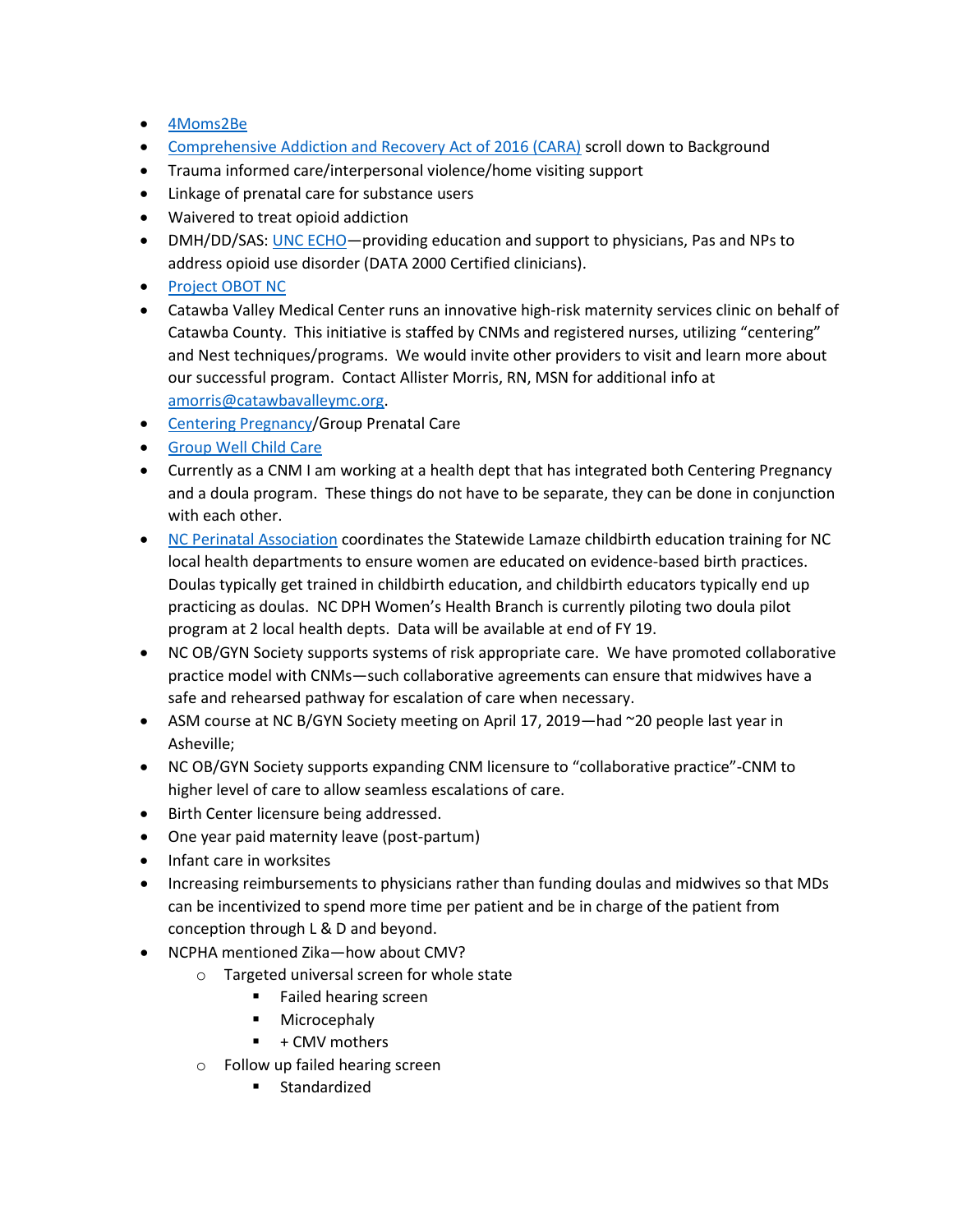- Timely/early intervention
- Home visiting
- NCCARE 360
- PQCNC
- Pregnancy Medical Home

### *Suggested Items for Consideration From Meeting Attendees*

- Develop and support systems for risk appropriate care from preconception/prenatal/intrapartum and postpartum periods.
- The NCIOM Task Force must do a comprehensive assessment of where our prenatal care providers are—what they are able to do (i.e. risk level) and whether they accept uninsured and Medicaid.
- Hospitals—do they allow family medicine and CNMs to deliver?
- Resource maternal mortality reviews.
- Make maternal mortality and morbidity data available to quality improvement organizations.
- Reimbursement equity
- Full practice authority (CNMs)
- Interdisciplinary education
- Implicit bias training for providers
- Sharing expertise—multi-disciplinary training
- Look at PA utilization in prenatal/perinatal care—Pas have a hard time getting hired in OB/GYN practices due to supervisory requirements but may provide opportunities to expand access
- Centering models—training (supported/subsidized); enhanced reimbursement for service (requires code); study of outcomes to data for state; infrastructure to support/promote
- Emphasizing data 2000 Waiver for all OB/GYNs to have so that there is increased access of pregnant mothers to opioid addiction treatment.
- Support OB/GYNs and prenatal care provider to NOT discharge pregnant substance using women or women in recovery due to there being "high risk" and transferring them to high risk clinics. They don't make it there often and no longer get prenatal care at all and lose opportunity to connect to SUD treatment. Identify and treat.
- Good session today. I encourage more collaborative efforts between OB/GYN providers and other practitioners.
- Expand Medicaid
- Extend coverage postpartum for women on Medicaid or with "pregnancy Medicaid
- Support for doulas, Centering programs to help with social supports and better outcomes.
- Why the increase in C-section rate? Need study to look at factors contributing to this
	- o Correlation with maternal and infant outcomes
	- o Is it related to prematurity rates or maternal obesity?
	- o Role of social determinants of care/racial disparity?
- Why shortage of CNM supervisors? Does that cause drive looking for independent practice?
- Highspeed internet access in rural areas